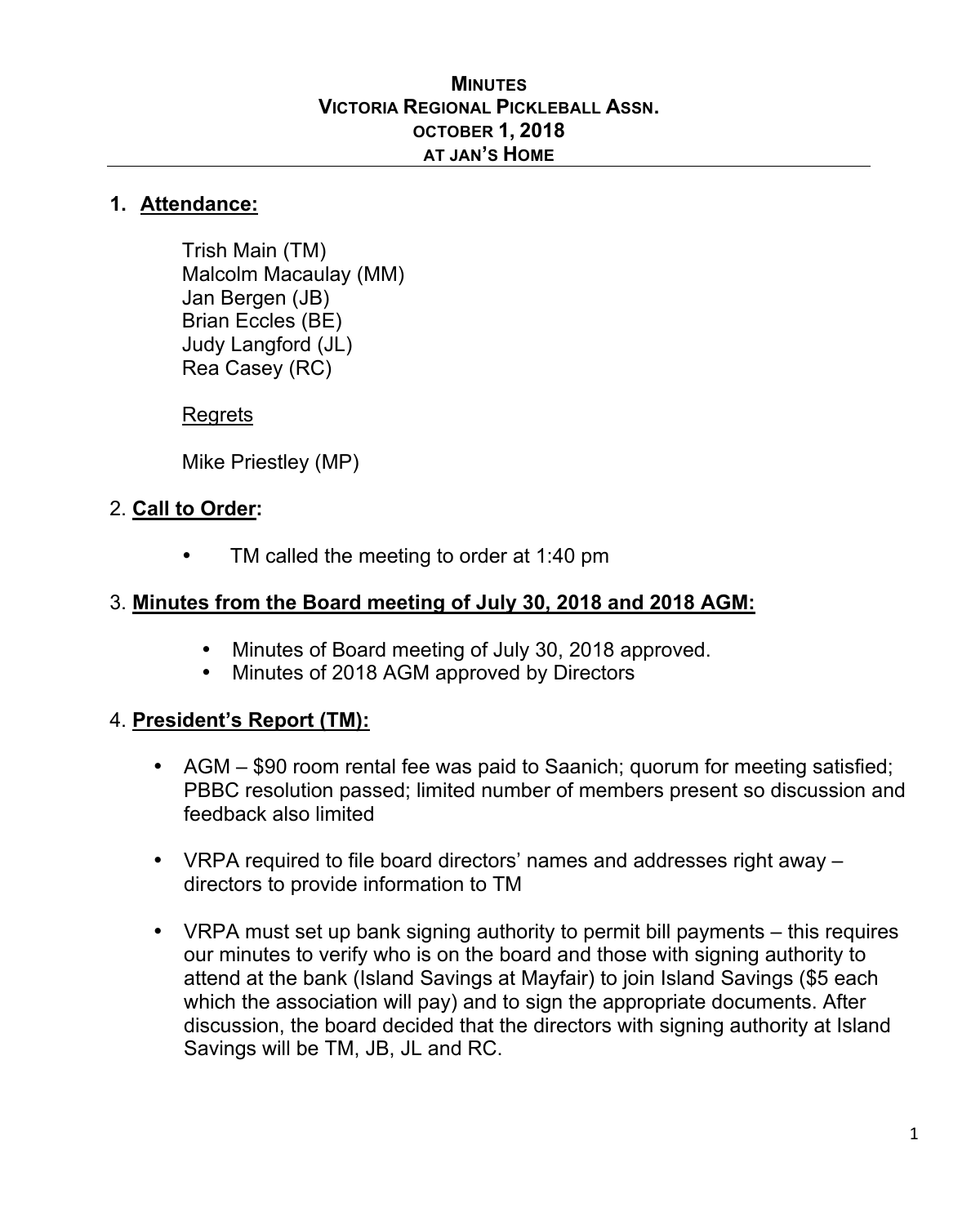- TM noted that the Saanich/Pearkes contract requires us to have safety trained personnel onsite; typically Saanich handles all registrations and ONLY provides us with participant names; at the end, we invoice Saanich and they pay us our share (60% of revenue as defined in the contract)
- VRPA liability insurance (required under the contract) is achieved through affiliation with and payment to PCO (\$5/member). The insurance covers us for liability and tenant's insurance for any damage we may cause to a facility as well as a small accident insurance payable in some circumstances to injured members
- The VRPA has Directors' and Officers' insurance in place at an annual cost of about \$500 to insure Board members against lawsuits
- Skills and Drills sessions are currently running on Wednesday afternoons and instructed by Denis Harrigan, Heather Ratcliffe Hood, and Al Thomson. This program ends October 3
- BE and TM represented the VRPA in a September 10 meeting with Oak Bay's hired consultants regarding the redevelopment of Carnarvon Park and the needs of pickleballers. The consultants decided to buy their own copy of the court construction manual. Pickleball and tennis drove the whole initiative.
- Al Thomson and TM met with Russ Hartley at Bear Mountain on September 17 to explore the potential for using their old tennis courts but found, on inspection, that the courts are too close to residences and the surface is rubber "gravel". Al will organize a test play but insufficient ball bounce is probably an issue.
- On September 24, Al Thomson and TMI met with Victoria Rec; although they had specifically asked to meet with their planners to talk with them about using the specifications for courts for Topaz. There was an interesting discussion about getting park planners to back off of green focus re trees, etc. Apparently, they are hard to convince not to plant trees near courts. This was similar to what TM heard from the head planner for Saanich regarding McMinn's trees when she asked for them to be removed. Apparently, planners are landscape architects and likely require education on sporting activities and the need to ensure that their plans for plantings do not interfere with structures or play.

## 5. **Vice-President's Report:**

• Nil

## 6. **Treasurer's Report:**

- Current account balances \$11, 897.83
- PayPal account balance \$1,158.47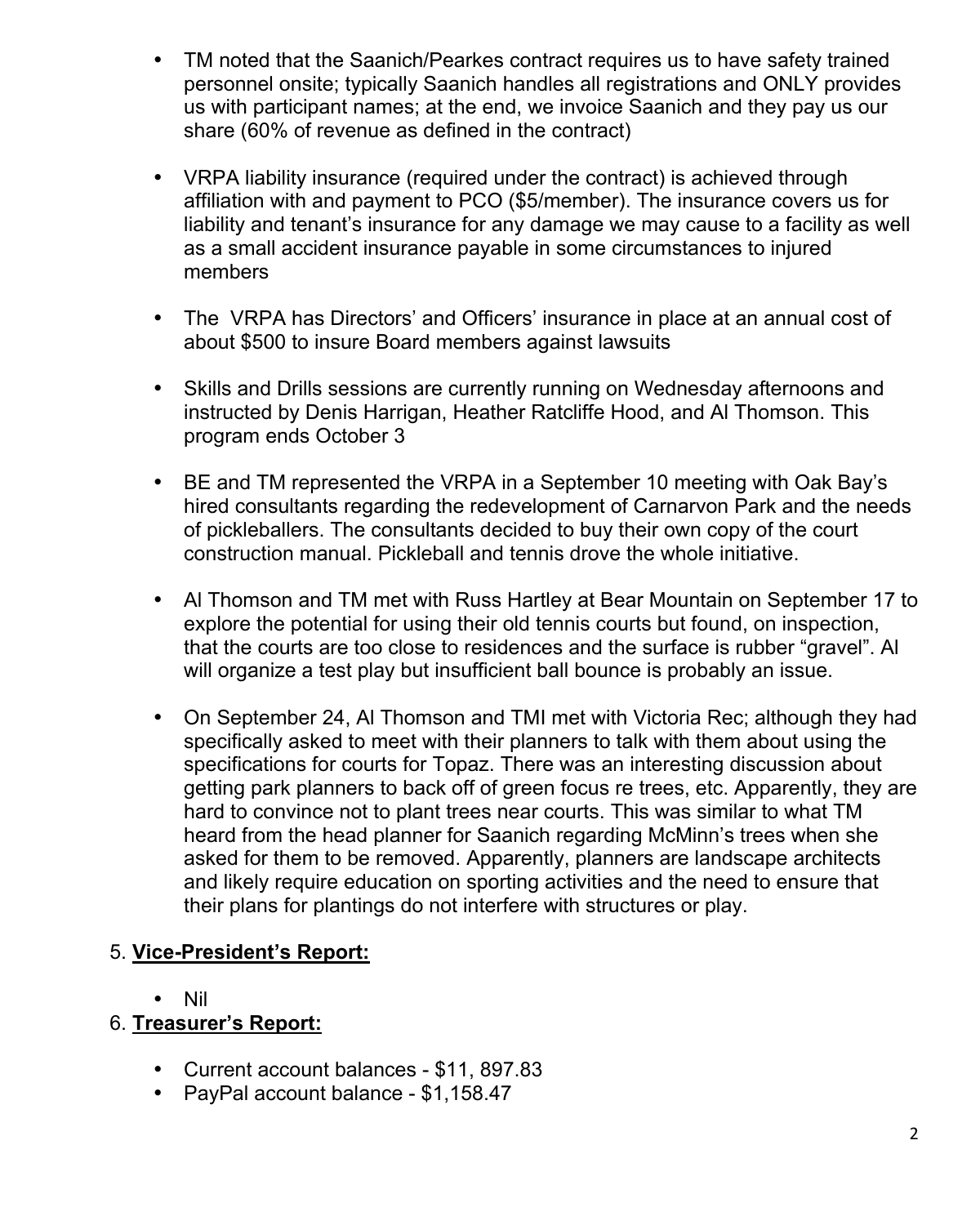- Petty cash \$280.10
- Total \$13,336.40
- Payables about \$500 for Directors' insurance, \$605 to PCO (121 new members x \$5)
- Approximate current balance after payables \$12,231.40
- Note VRPA share of revenue from ongoing Wednesday program to be determined

# 7. **Appointment of Officers by the Board:**

- President TM
- Vice-president BE
- Treasurer JG
- Secretary MM
- Responsibility for maintaining membership records RC
- TM to do necessary *Societies Act* filings, needs full names, street addresses and postal code from each director and will also set up bank signing arrangements for 4 directors with signing authority

# 8. **Old Business:**

- Municipal Survey:
- TM reported that she has not yet sent out survey and asked the directors to review draft and consider how to determine which individuals to send it to in particular municipalities
- The board agreed that there would be no further action until January 2019
- Wednesday Play:
- The Board discussed possible options for after the conclusion of the present program, including men and women only play

## 9. **New Business:**

- December 15, 2018 Christmas Fun Tournament:
- The Board discussed possibilities for organizing the tournament, including whether to limit registration to VRPA members and whether to rent the space at Pearkes or profit share with Saanich
- Member Survey: